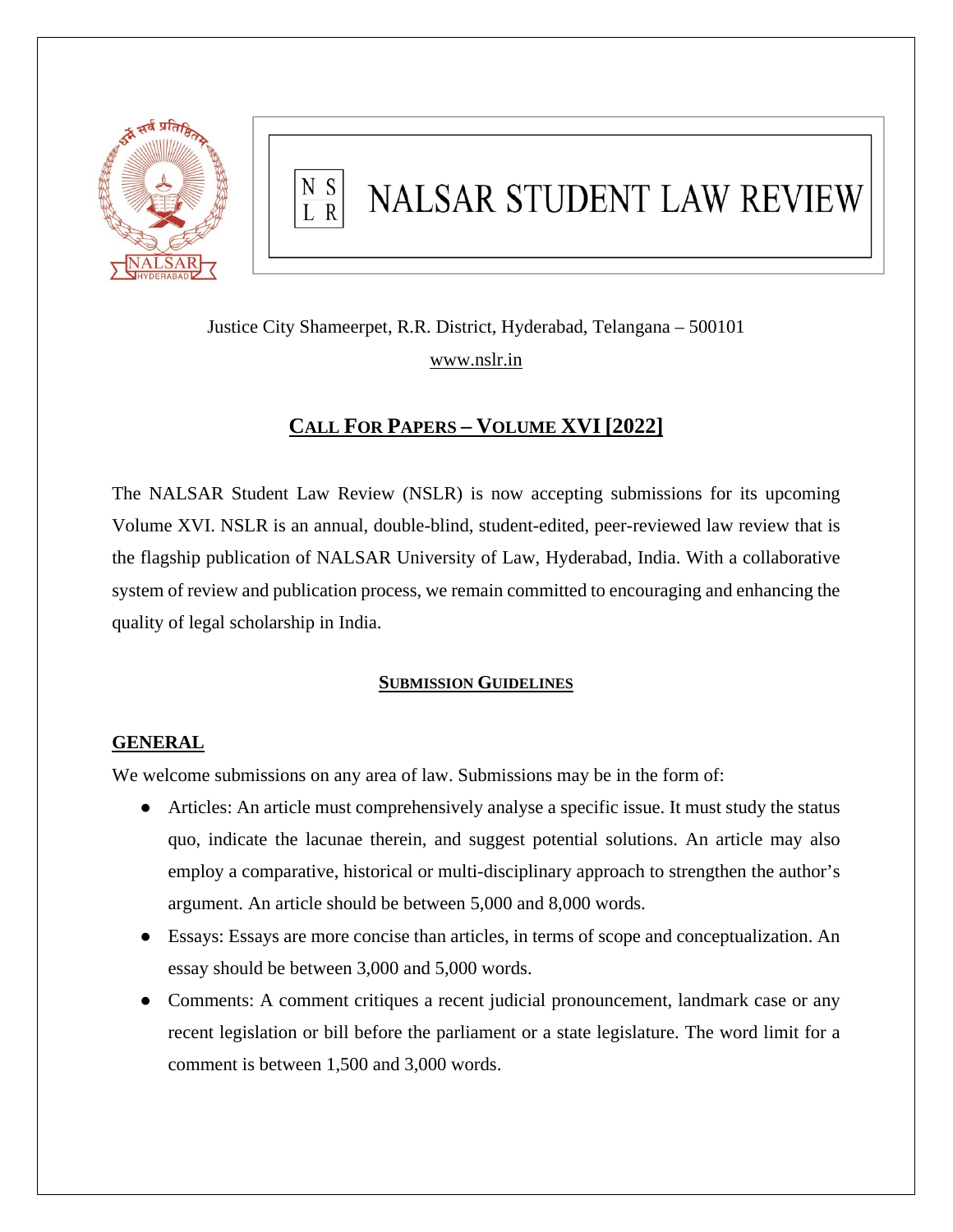● Book Reviews: A critical review may be undertaken of a book related to the law. The word limit for a review is between 1,500 and 3,000 words.

#### **WORD LIMIT**

All the word limits mentioned above are exclusive of footnotes. Please note that the word limits will be strictly enforced.

#### **FORMAT**

The NSLR follows 'The Bluebook: A Uniform System of Citation (20th edn.)' format of citation. Speaking footnotes are discouraged. The body of the manuscript should be in Times New Roman, size 12 with 1.5 spacing. The footnotes should be in Times New Roman, size 10 with single spacing.

## **ABSTRACT**

Submissions must include a brief abstract of not more than 250 words providing a capsule summary of the paper. A maximum of 5 (five) keywords must be provided as part of the abstract. The abstract will not be included in the word limit.

#### **AUTHORSHIP**

Submissions are invited from undergraduate and graduate students, practitioners, academicians, research scholars and anyone else studying or working in the legal field. Submissions may be coauthored by a maximum of two authors.

#### **ORIGINALITY**

Authors are requested to ensure that the research submitted is original. The work has to be fully referenced, and all authors cited should be accurately represented.

#### **DEADLINE**

The last date for submission for Volume XVI is 31 August 2021. Submissions sent after the deadline will not be considered for publication in Volume XVI.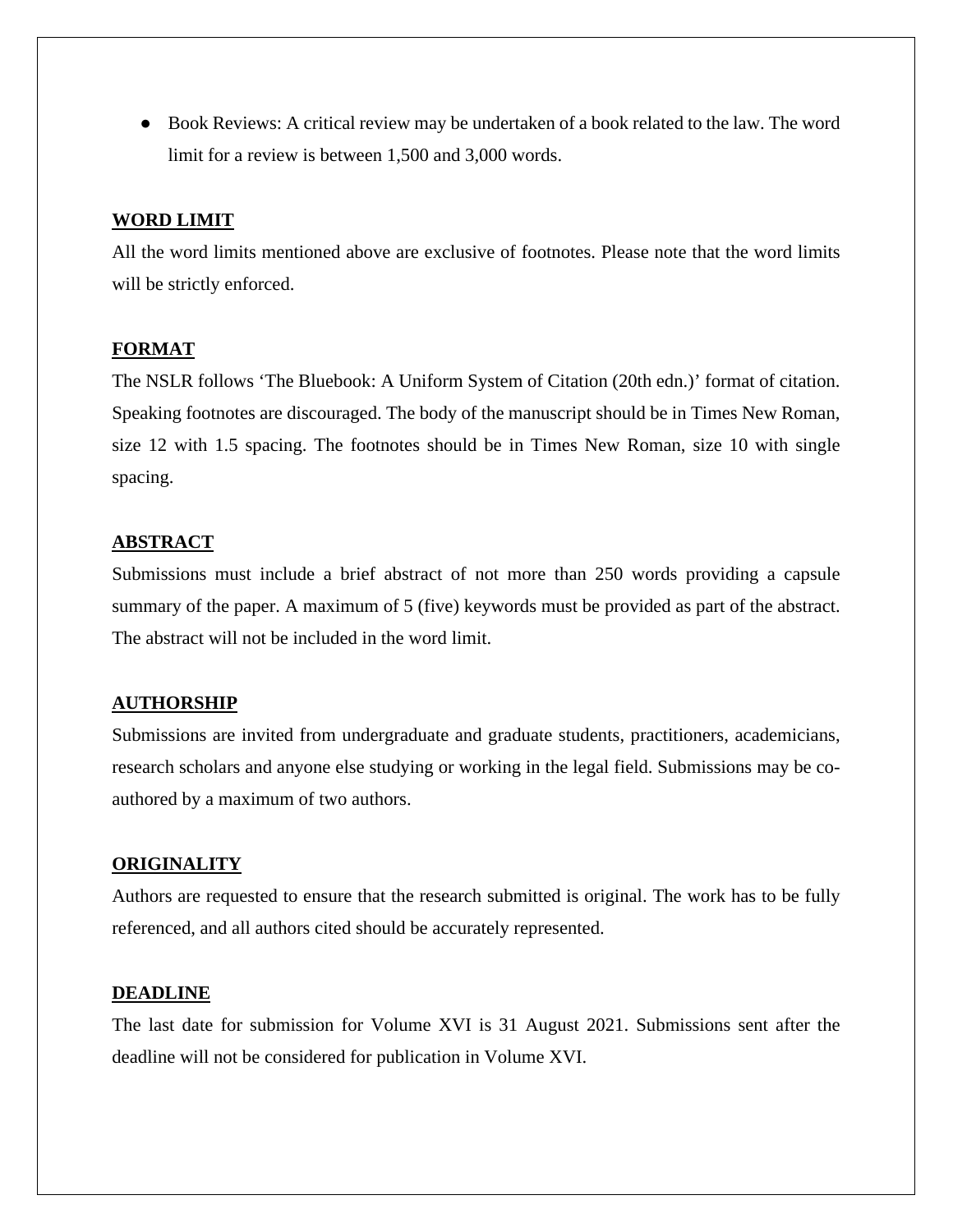#### **SUBMISSION**

Please send your submissions as a .doc or .docx file with the subject title 'Volume XVI - NSLR Submission' to email id [studentlawreview@nalsar.ac.in.](mailto:studentlawreview@nalsar.ac.in) The email should contain the name of the author(s), qualifications, title of the manuscript and contact information. Further, it should indicate which category the paper is intended for. Please do not include any information that could identify the author(s) in the manuscript itself. Additionally, everyone submitting via the email is also requested to fill **[this](https://forms.gle/vfucaqJ6s5agpHMK7)** form mandatorily.